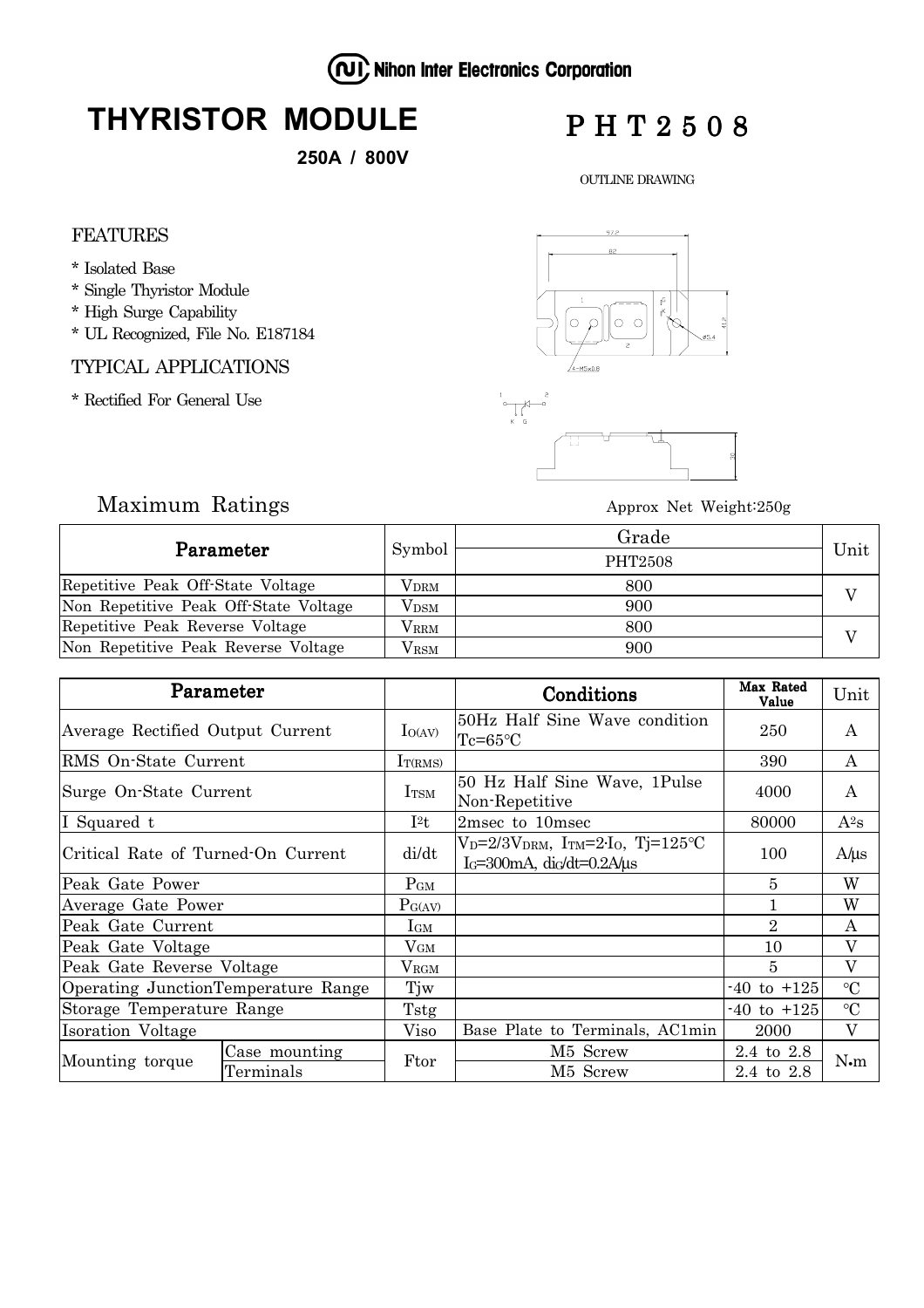

## Electrical • Thermal Characteristics

| Characteristics                               | Symbol          | Test Conditions                                                                                         |                   | Maximum Value. |                |                | Unit               |
|-----------------------------------------------|-----------------|---------------------------------------------------------------------------------------------------------|-------------------|----------------|----------------|----------------|--------------------|
|                                               |                 |                                                                                                         |                   | Min.           | Typ.           | Max.           |                    |
| Peak Off-State Current                        | $I_{DM}$        | $VDM= VDRM$ , Tj= 125°C                                                                                 |                   |                |                | 80             | mA                 |
| Peak Reverse Current                          | $I_{\rm RM}$    | VRM= VRRM, Tj= $125^{\circ}$ C                                                                          |                   |                |                | 80             | mA                 |
| Peak Forward Voltage                          | V <sub>TM</sub> | ITM= 800A, Tj=25 $\textdegree$ C                                                                        |                   |                | 1.38           | $\overline{V}$ |                    |
| Gate Current to Trigger                       | $I_{GT}$        | $V_D = 6V$ , I $_T = 1A$                                                                                | $Tj = -40$ °C     |                |                | 300            | mA                 |
|                                               |                 |                                                                                                         | $Tj = 25$ °C      |                |                | 150            |                    |
|                                               |                 |                                                                                                         | $Tj=125$ °C       |                |                | 80             |                    |
| Gate Voltage to Trigger                       | $V_{GT}$        | $V_D = 6V$ , I <sub>T</sub> =1A                                                                         | $Tj = -40$ °C     |                |                | 5              | $\rm V$            |
|                                               |                 |                                                                                                         | $Tj = 25$ °C      |                |                | 3              |                    |
|                                               |                 |                                                                                                         | $Ti=125^{\circ}C$ |                |                | $\overline{2}$ |                    |
| Gate Non-Trigger Voltage                      | $V_{GD}$        | $V_D=2/3V_{DRM}$ Tj=125°C                                                                               |                   | 0.25           |                |                | $\rm V$            |
| Critical Rate of Rise of Off-State<br>Voltage | dv/dt           | $V_D = 2/3V_{DRM}$ Tj=125°C                                                                             |                   | 500            |                |                | $V/\mu s$          |
| Turn-Off Time                                 | tq              | $ITM=IO,VD=2/3VDRM$<br>$dv/dt = 20V/\mu s$ , $V_R = 100V$<br>$-di/dt = 20A/\mu s$ , Tj= $125^{\circ}$ C |                   |                | 200            |                | $\mu$ s            |
| Turn-On Time                                  | tgt             | $V_D=2/3V_{DRM}$ Tj=125°C<br>$I_G=300$ mA, di $G/dt=0.2$ A/ $\mu$ s                                     |                   |                | 6              |                | $\mu$ s            |
| Delay Time                                    | td              |                                                                                                         |                   |                | $\sqrt{2}$     |                | μs                 |
| Rise Time                                     | tr              |                                                                                                         |                   |                | $\overline{4}$ |                | $\mu$ s            |
| Latching Current                              | I <sub>L</sub>  | $Tj = 25$ °C                                                                                            |                   |                | 150            |                | mA                 |
| <b>Holding Current</b>                        | I <sub>H</sub>  | $Tj = 25$ °C                                                                                            |                   |                | 100            |                |                    |
| Thermal Resistance                            | $Rth(j-c)$      | Junction to Case<br>Base Plate to Heat Sink<br>with Thermal Compound                                    |                   |                |                | 0.18           | $\rm ^{\circ}$ C/W |
|                                               | $Rth(c-f)$      |                                                                                                         |                   |                |                | 0.1            |                    |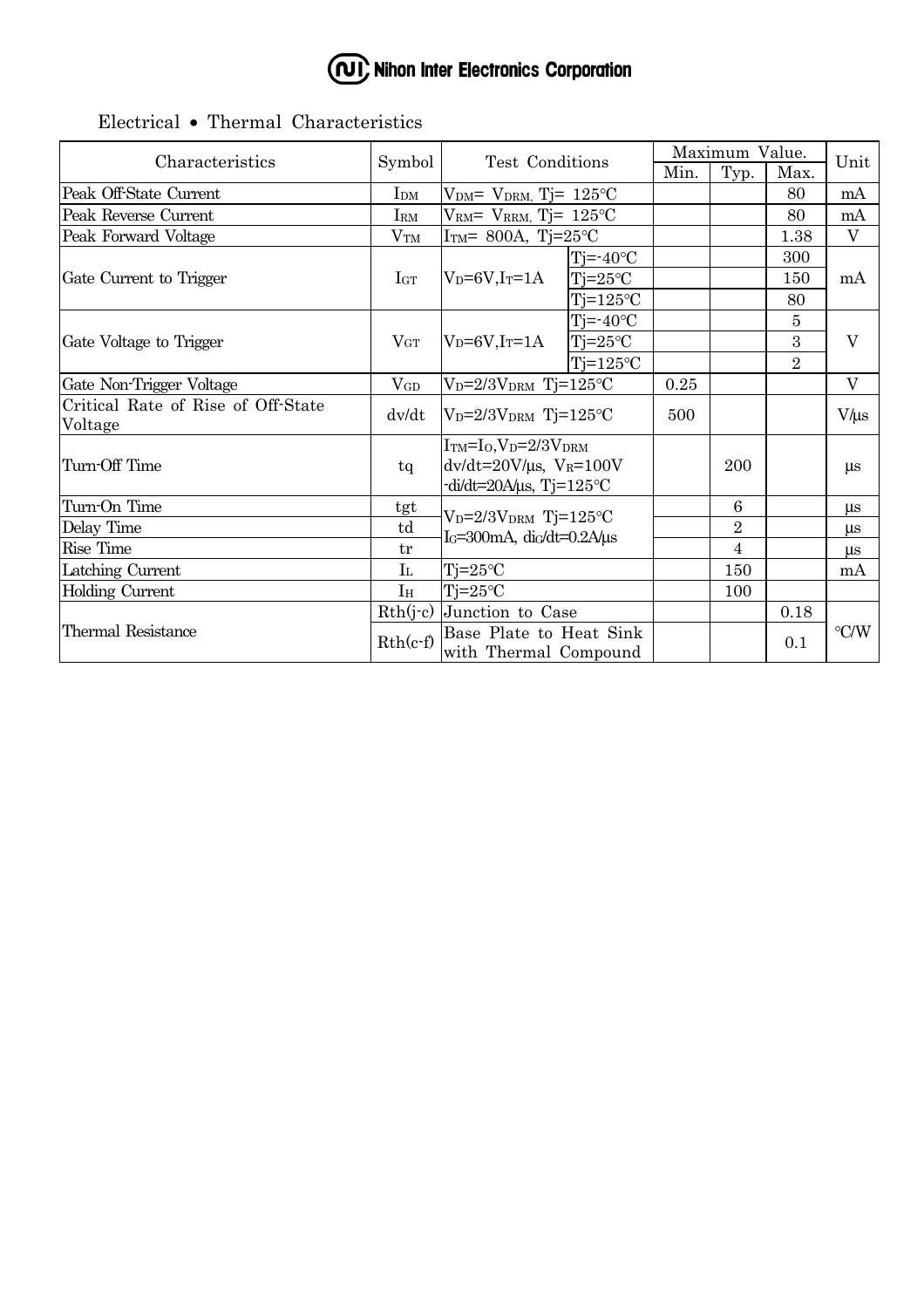

## PHT2508 OUTLINE DRAWING (Dimensions in mm)





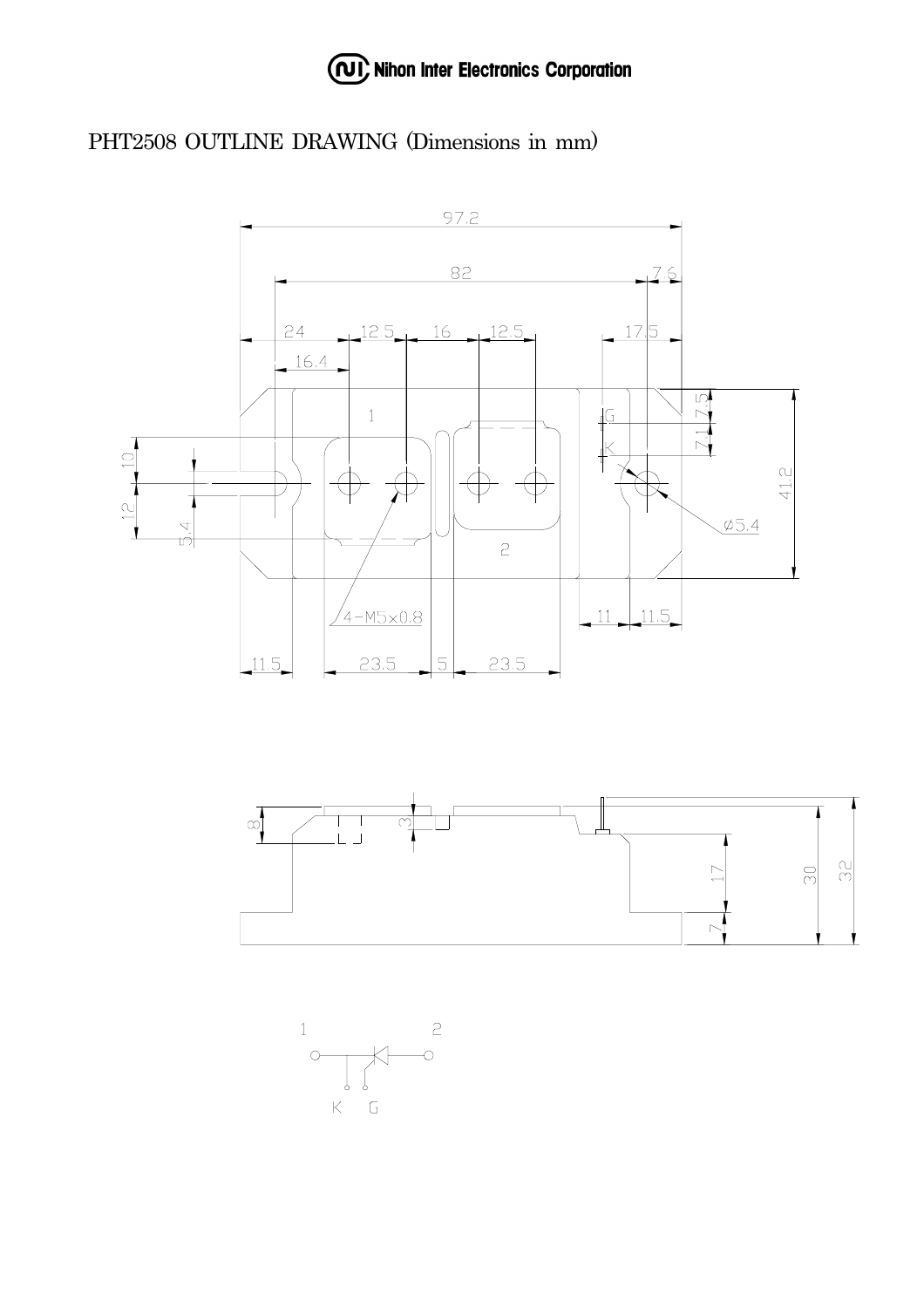